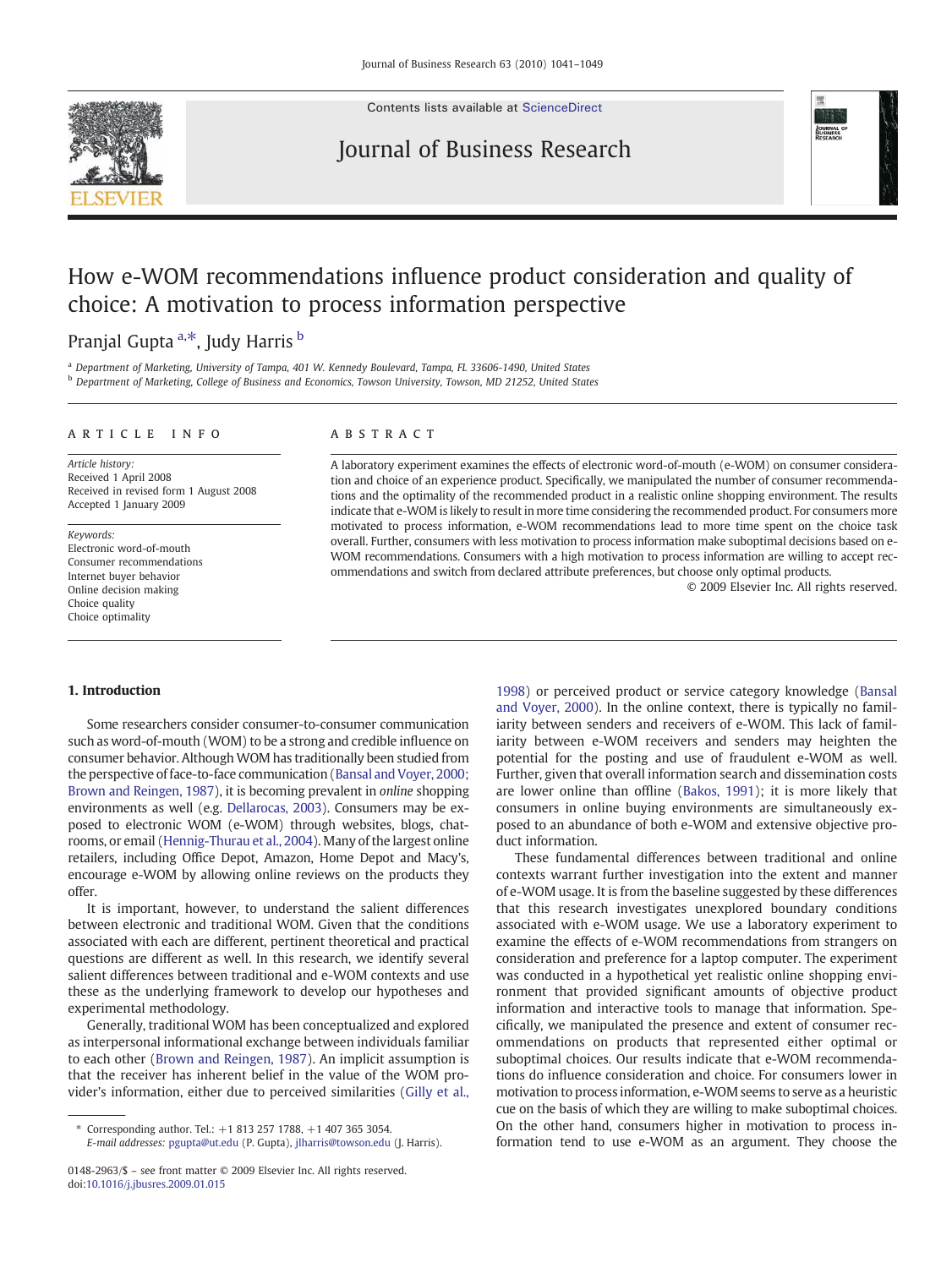recommended product configuration, as long as they can obtain an optimal product. Further, consumers lower in motivation to process information redirect their limited search and consideration efforts towards the recommended product, whereas consumers with higher motivation search more overall and around the recommendation.

#### 2. Theory and hypotheses development

There is a vast history of research in the area of traditional WOM. Reviewing some salient results from the traditional WOM literature informs hypotheses development in the e-WOM arena, taking into account the key differences between the two contexts. Most WOM is sought and received from individuals known and trusted by the receiver, such as family and friends ([Bansal and Voyer, 2000; Brown](#page--1-0) [and Reingen, 1987\)](#page--1-0), or perceived experts in the field [\(Bone, 1995](#page--1-0)). However, weak-tie sources are utilized as well, particularly if these sources are believed to be knowledgeable [\(Brown and Reingen, 1987;](#page--1-0) [Duhan et al., 1997; Gilly et al., 1998\)](#page--1-0). Further, consumers tend to seek traditional WOM information more for products that have experience attributes [\(King and Balasubramanian, 1994\)](#page--1-0). Such results have also been reported in e-WOM usage behavior, both in self-reported surveys ([Bei et al., 2004\)](#page--1-0) and in experimental online research demonstrating that consumers are more willing to accept e-WOM for products that are better evaluated through experience [\(Senecal and](#page--1-0) [Nantel, 2004](#page--1-0)).

These results collectively indicate that although e-WOM is typically from individuals who are strangers and for whom there is no indication of distinguishing expertise about the product category at hand, there is evidence to suggest that such e-WOM is being utilized as salient product related information, particularly if experience with the product is a valuable evaluative cue. The ease of e-WOM generation and dissemination raises questions about the extent and boundary conditions associated with the use of such information. In the next few paragraphs, we discuss theory and the gaps therein that lead to the hypotheses tested in this research.

#### 2.1. Search and consideration

An important distinction often made in consumer research is the difference in search and consideration behavior based on motivation to analyze information. Two theoretical perspectives that are useful in understanding the potential impact of e-WOM on consumers' search and consideration are the elaboration-likelihood (ELM) and the heuristic–systematic models (HSM). Both center on the amount of thought devoted to an argument, proposing a continuum of elaboration which ranges from diligent consideration of topic relevant information (the central/systematic route of persuasion) to the less cognitively taxing method of associating the focal object with some positive or negative peripheral/heuristic cue [\(Areni et al., 2000\)](#page--1-0). When the motivation to process information is high, e-WOM is likely to serve as an additional "argument" which is carefully considered with the rest of the available information. On the other hand, when the motivation to think about the topic is low, the same e-WOM communication can be a simple decision making cue impacting beliefs about the recommended product (e.g., the e-WOM used as a heuristic such as, "a recommended product is a better one").

Consumers with low motivation to process information are likely to seek some heuristic cue or other way to minimize their cognitive effort, regardless of e-WOM. Thus, e-WOM information will not necessarily result in less search effort from them. In fact, to the extent that e-WOM is additional information presented to the user, it may even increase search simply because there is more to wade through. Consistent with this perspective, recent work in the e-WOM context suggests that recommendations do not make individuals search less [\(Senecal et al., 2005\)](#page--1-0). However, given the tendency of low motivation consumers to utilize simpler decision rules, any increase in search and consideration time is likely to be significantly lower than for high motivation consumers, who are likely to see e-WOM as additional product-relevant arguments to be analyzed diligently with other available product information. In the context of available, objective product information, we expect high motivation consumers to search more in the presence of e-WOM. Consistent with this argument, previous research has found that compared to individuals with low motivation to process information, individuals with high motivation who are exposed to stronger messages (more e-WOM) engage in greater elaboration than those exposed to weaker messages (less e-WOM) [\(Areni et al., 2000](#page--1-0)). An important criterion used to validate an attribution is multiple observations (e.g., [Hansen and Scott, 1976](#page--1-0)), implying that multiple convergent e-WOM recommendations are likely to be seen as a stronger argument, particularly by consumers with a higher motivation to process information. Thus, we propose:

H1. (a) Time spent searching and considering product choices increases (i) when an e-WOM recommendation is present and (ii) as the number of e-WOM recommendations increases. (b) Time spent searching and considering product choices increases as motivation to process information increases. (c) The positive relationships between (i) e-WOM recommendation presence and (ii) the number of e-WOM recommendations and time spent searching and considering product choices is stronger for consumers with high motivation to process information compared to consumers with a low motivation to process information.

In the context of experience products – where the product typically needs to be seen and tried before purchase to complete the evaluative process – all provided product attribute and experience-related information (e.g., e-WOM) may be considered useful, assuming the motivation to use it. E-WOM, as a proxy for one's own experience with a product, should make a recommended experience product more fully evaluated than other available alternatives, ceteris paribus. In such cases, consumers with higher motivation to process information should spend more time elaborating upon the attributes of a product that is more strongly recommended and are more likely to include it in their consideration sets. Past work has shown that consumers with high motivation elaborate more on stronger messages compared to weaker messages [\(Areni et al., 2000\)](#page--1-0). On the other hand, in the context of full information availability for all available products, e-WOM recommendations on some can be seen as a useful heuristic by low motivation consumers when choosing an experience product. Thus, these individuals are likely to include recommended products more in their consideration sets for that reason. However, the cognitive effort spent on the recommended product is likely to be higher for high motivation consumers, given their willingness to do so.

H2. (a) Time spent considering e-WOM recommended products increases (i) when an e-WOM recommendation is present and (ii) as the number of e-WOM recommendations increases. (b) Time spent considering e-WOM recommended products increases as motivation to process information increases. (c) The positive relationships between (i) e-WOM recommendation presence and (ii) the number of e-WOM recommendations and time spent considering e-WOM recommended products is stronger for consumers with high motivation to process information compared to consumers with a low motivation to process information.

#### 2.2. Recommendations on optimal versus suboptimal product choices

Consumers with low information processing motivation are unlikely to spend the cognitive effort necessary to make sure that their choice is the best one possible for their needs. Instead, they are more likely than are consumers with high information processing motivation to rely on a heuristic — such as "a recommended product is good" — to help them decide. Thus, consumers with low motivation